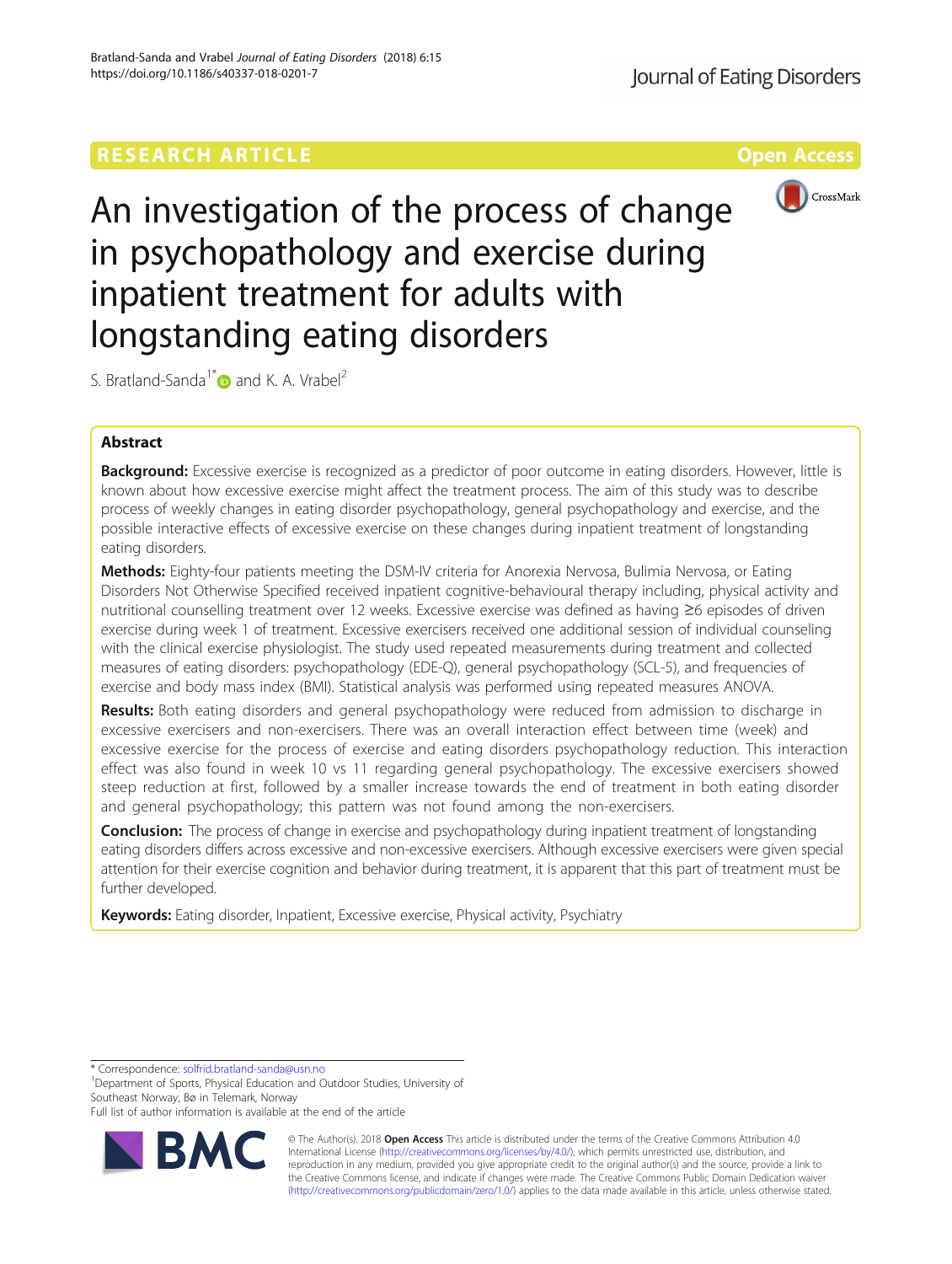# Plain english summary

An excessive amount of exercise is common in eating disorders. It has been shown that excessive exercisers have poorer treatment outcome compared to non-exercisers. Yet, little is known about how excessive exercise might affect process of change that occur during treatment of eating disorders. In this study, level of eating disorders, anxiety and depression, exercise, purging, and use of diuretics/laxatives were obtained weekly in 84 adults admitted to 12-weeks of inpatient eating disorders treatment. The process of change in eating disorders and anxiety/ depression during treatment was somewhat different between the excessive exercisers and the non-exercisers. Based on this finding, we need to develop strategies that specifically target excessive exercise during treatment of eating disorders.

# Background

A significant portion of patients admitted to treatment for eating disorders (ED) do not recover despite use of well-established and evidence-based treatment forms such as individual psychotherapy, group-based therapy, and family-based therapy [[4,](#page-7-0) [19,](#page-8-0) [42](#page-8-0)]. Attempts have been made to explore factors that predict ED treatment outcome. Studies have suggested that motivation to change and rapid response to treatment predict a good outcome [[25,](#page-8-0) [40](#page-8-0)], whereas comorbidity (i.e. anxiety and depression), greater ED psychopathology such as weight concern, shape concern, and bulimic episodes, predict a poor outcome [[4,](#page-7-0) [40](#page-8-0)]. Other studies have also identified excessive levels of exercise as a symptom that occurs alongside more severe ED psychopathology and general psychopathology, predicts a poor outcome of treatment, as well as an increased risk of relapse [[8,](#page-7-0) [22,](#page-8-0) [32,](#page-8-0) [36](#page-8-0)].

In existing literature, several terms and definitions such as excessive exercise, high-level exercise, compulsive exercise, and exercise dependence have been used to explain and define pathological exercise in ED [[2\]](#page-7-0). A more succinct differentiation of these terms have been formed: excessive exercise as the quantitative dimension (i.e. excessive in frequency, duration and/or intensity), as well a compulsive exercise as the qualitative dimension (i.e. motives and attitudes) [[2\]](#page-7-0). A recent study by Young et al. [\[43](#page-8-0)] showed that assessments of frequencies of driven exercise such as the exercise questions in the Eating Disorders Examination interview (EDE) and questionnaire (EDE-Q) correlated well with assessments of compulsive exercise. However, when examining exercise during treatment, it is of interest to divide between the cognitions and the actual behaviour. We therefore need to expand knowledge regarding quantity of exercise during inpatient treatment of eating disorders, and how this changes in patients who perform excessive amounts of exercise.

Excessive and/or compulsive exercise has been identified in up to 80% of persons with ED, depending on type of ED diagnosis and duration of the disorder [[13](#page-7-0), [27](#page-8-0), [32](#page-8-0)]. During the past decade, there has been an increased understanding of the complexity of the function of exercise as a symptom of ED. From the belief that exercise was solely a weight compensatory behavior [\[11\]](#page-7-0), exercise is now acknowledged as important for suppressing negative affect [[7,](#page-7-0) [8](#page-7-0), [23](#page-8-0), [24](#page-8-0)]. In a maintenance model for compulsive exercise, Meyer et al. [\[27\]](#page-8-0) suggested that there is a reciprocally reinforcing relationship between compulsive exercise and affect regulation. That is, the exercise maintains the function of controlling negative affect, whereas high levels of negative affect seem to increase levels of compulsive and excessive exercise [[27\]](#page-8-0). Likewise, the excessive amounts of exercise can have a negative impact on mood, as seen among e.g. overtrained athletes [[1\]](#page-7-0). A qualitative study among women with Anorexia Nervosa (AN) also showed that the exercise functioned as a distraction and escape, a strategy for reducing embodied distress, a time-out from conflicting thoughts and feelings, and a relation to their sense of self and identity [\[24](#page-8-0)]. Dealing with these issues and complexity in treatment seem to improve the success of gaining weight and reduction of compulsive exercise among excessive exercisers [\[9](#page-7-0)]. Despite the increased understanding of exercise in ED, Touyz et al. [[39\]](#page-8-0) argues that there still is a need for more research in this area. Although Touyz et al. [\[39\]](#page-8-0) addresses this gap in knowledge primarily in persons with AN, the phenomenon of excessive and/or compulsive exercise is also present in persons with Bulimia Nervosa (BN) and Eating Disorders Not Otherwise Specified (EDNOS). There is therefore a need for such attention across the whole spectrum of ED diagnoses.

In previous studies, changes in ED psychopathology, exercise, and other compensatory behavior during treatment are often assessed at only two times, i.e. at admission and discharge. In one previous study, we assessed physical activity objectively three times during treatment, and found different trends in the weekly physical activity between excessive exercisers and non-exercisers [\[8\]](#page-7-0). All patients experienced reduced ED psychopathology from admission to discharge, but the excessive exercisers had higher scores on Eating Disorders Examination interview at both assessment times compared to the non-exercisers [[8\]](#page-7-0). Unfortunately, changes in ED psychopathology were only assessed at admission and discharge in this study. Therefore, it is unknown how change evolved during the treatment period, and if it differed across excessive exercisers and the non-exercisers. This prevents conclusions about how changes in exercise and psychopathology develop over the course of therapy. To build knowledge in this sense we need to monitor the patients thoroughly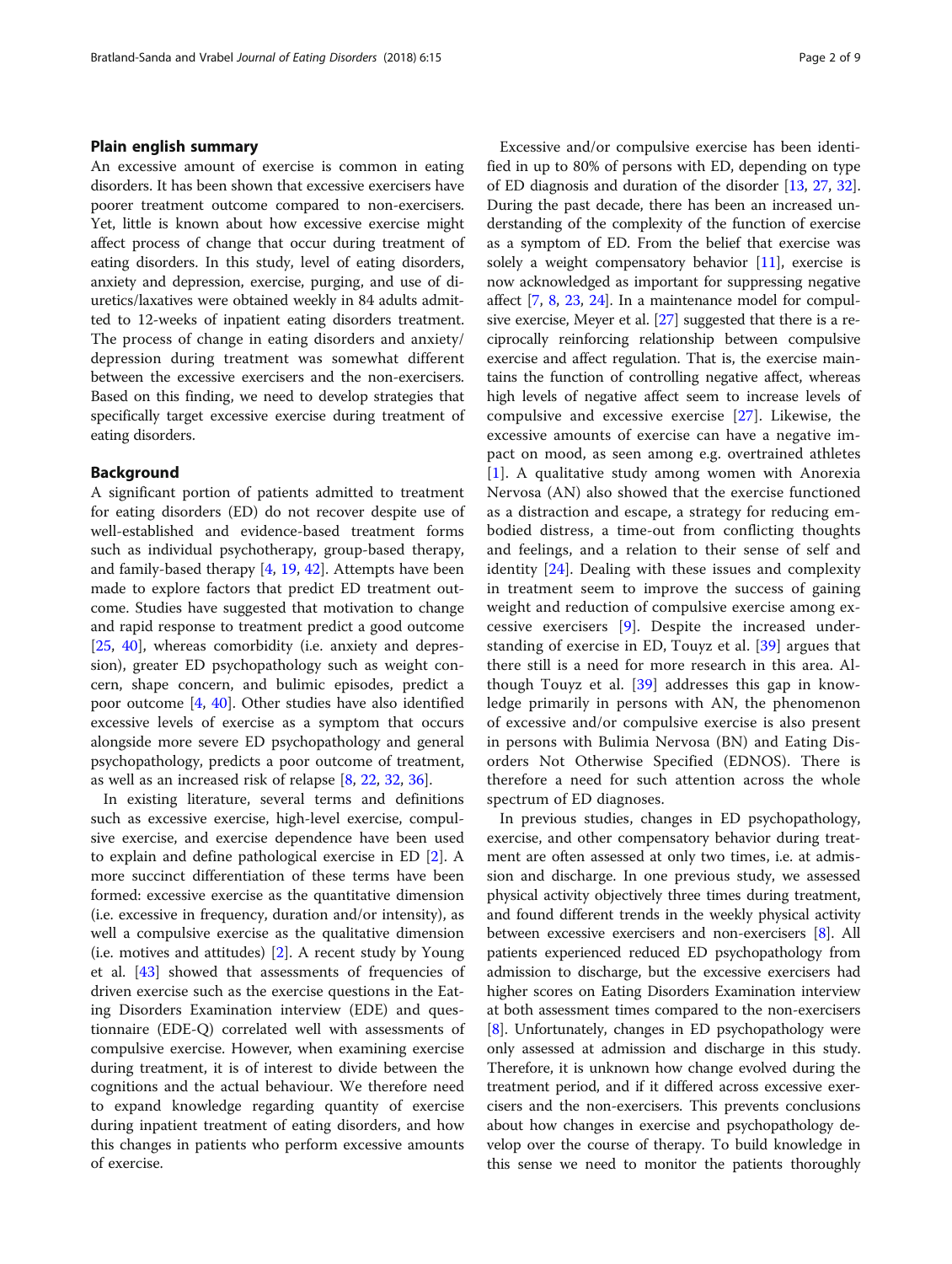throughout the entire treatment period, from admission to discharge.

To our knowledge, no studies describe weekly changes in ED psychopathology, general psychopathology, exercise, and other weight compensatory behavior such as purging and use of diuretics/laxatives during the course of ED treatment. Reporting week-to-week changes provides a greater understanding of when change is taking place and the process of this change. Following the logic of evidence-based medicine, the choice of methods and research designs must apply to the current level of knowledge. We therefore justify that there is a need for obtaining descriptive data on the process of change during ED treatment and possible interactions of excessive exercise in this process. Enhancing level of knowledge in this area is important for ED treatment in general, as well as for the treatment of excessive exercisers in particular. Understanding this can directly influence the quality of care delivered to these patients. Such descriptive data can build a foundation and rationale for future experimental studies. The aim of this study is therefore to describe the process of changes in ED psychopathology, general psychopathology, and frequencies of exercise during inpatient treatment of longstanding ED. In view of the paucity of existing evidence, no specific hypotheses were formulated in this regard. Our research questions are as follows: 1) How does ED psychopathology, general psychopathology, and frequency of exercise change by week? and 2) Is there an interaction effect of week and excessive exercise in the process of change in ED psychopathology, general psychopathology, and exercise?

# **Methods**

The patients in the sample received inpatient treatment within a specialized ED unit at a psychiatric facility. The unit has a nationwide catchment area. All patients have tried therapy locally without satisfactory treatment benefits prior to admission to the unit. A team of independent psychologists and psychiatrists with extensive training and experience in diagnostic assessment evaluated potential participants by conducting a detailed clinical interview and using standardized assessment tools. Using self-assessment instruments, patients reported on general outcome measures at start and end of therapy in addition to outcome on a weekly basis while undergoing inpatient treatment, hence 12 consecutive treatment weeks. This study is approved by the Regional Committee for Medical Ethics in Southern Norway, approval no. 2012/1186b.

# **Treatment**

Manual, individualized cognitive behavioral therapy (CBT) was developed by the unit, based on CBT for ED.

The treatment was an adaptation of outpatient CBT for ED developed by Waller et al. [[41\]](#page-8-0). The treatment was primarily concerned with the processes hypothesized to maintain the patients' ED psychopathology, aiming to view cognitive processes as central, altering abnormal attitudes about body shape and weight, replacing dysfunctional dieting with normal eating habits, and developing coping skills for resisting bingeing and purging. The key strategy of the treatment was to create a "formula" (or a set of hypotheses) of the maintaining mechanisms of the patients' psychopathology. The formula was used to identify the features to address in the treatment. An initial personal formula was developed collaboratively with patients at the start of the treatment, and this was revised during the course of the treatment. The aim was to create a tailor-made treatment that fit the individual patient. In addition to individual therapy, patients attended daily group sessions conducted by a multidisciplinary team all trained in CBT, two of which had several years of experience delivering CBT for ED. According to the CBT-principal, patients received psychoeducation, individual goal setting and evaluation, in-vivo exposure to meals, and two weekly group sessions of physical exercise. The therapy lasted for 12 weeks.

The patients who were categorized as excessive exercisers received one individual counseling session with a clinical exercise physiologist. This session lasted approximately 45 min. During this session, an individual plan for reducing excessive exercise was made. The plan was made in agreement with the patient and the therapists, and it was intended for the patient to take ownership over this plan. This session took place during week two in the treatment period.

# Instruments

Eating Disorder Examination Questionnaire version 6.0 (EDE-Q). The EDE-Q (Christopher G.  $[15]$ ) was used to assess ED psychopathology and generate ED diagnoses. The EDE-Q consists of four subscales: restraint, shape concern, weight concern, and eating concern. A mean value is calculated on a 0–6 point scale. For weekly assessment, the patients were asked about the last 7 days instead of last 28 days. Adequate reliability of the 7-day version has been demonstrated by Rose et al. [\[31](#page-8-0)]. EDE-Q has shown adequate psychometric properties across a range of studies [\[3\]](#page-7-0). Excessive exercisers were defined as persons with six or more episodes of driven exercise within the past 7 days [[6,](#page-7-0) [12\]](#page-7-0) at baseline, identified by question 18 in the EDE-Q. Frequencies of exercise, purging and use of diuretics/laxatives were identified by questions 16–18 in the EDE-Q.

Symptom Checklist-5 (SCL-5). The SCL-5 is an indicator of global mental distress that has been used as a screening measure of psychological distress in several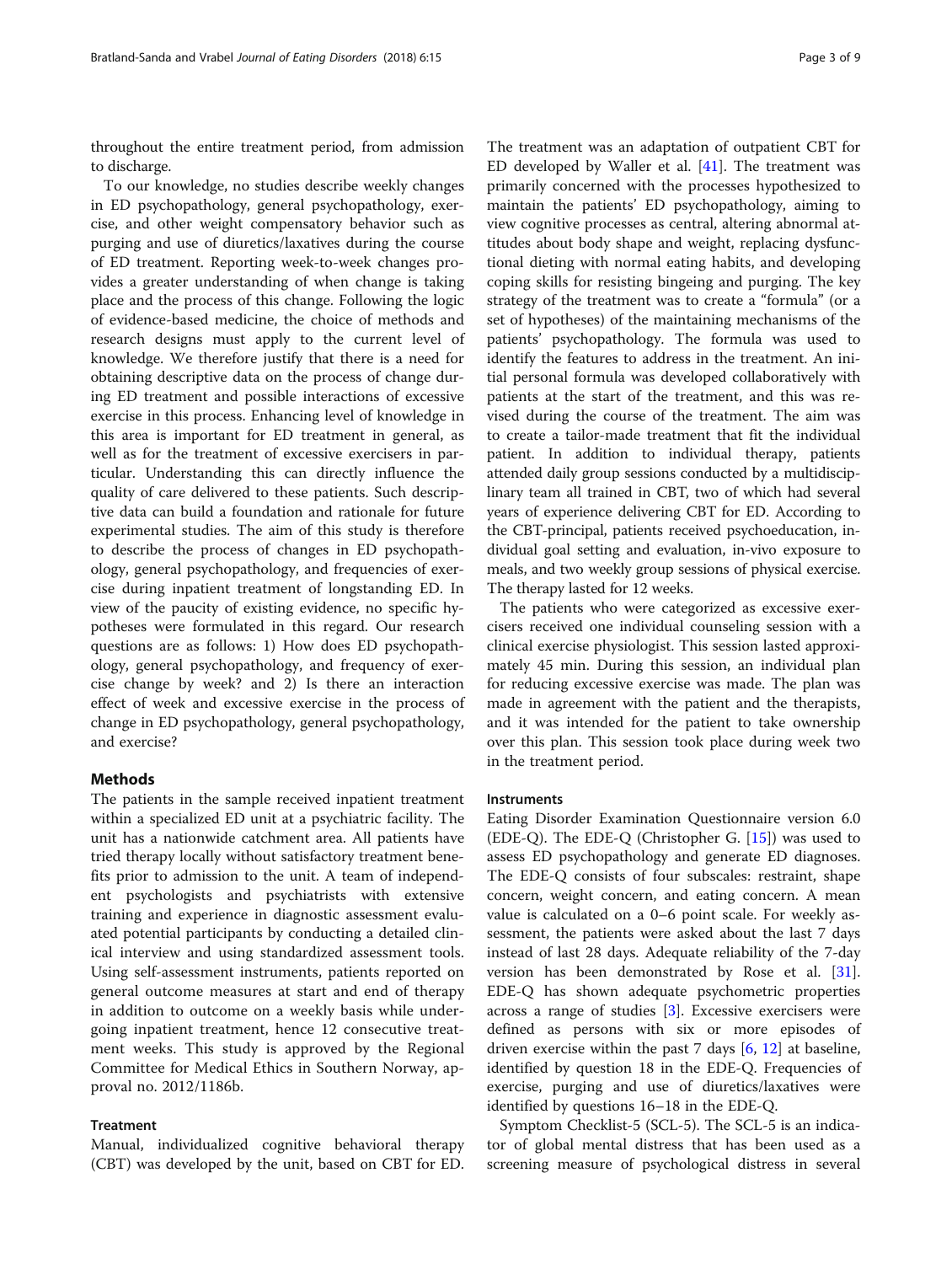<span id="page-3-0"></span>studies [[14,](#page-7-0) [21](#page-8-0), [35,](#page-8-0) [38](#page-8-0)]. The SCL-5 has five items: (1) Feeling fearful, (2) Nervousness or shakiness inside, (3) Feeling hopeless about the future, (4) Feeling blue, and (5) Worrying too much about things. Each of the five items is scored on a scale of 1 to 4. The checklist mainly screens for symptoms of anxiety and depression [\[37](#page-8-0)]. SCL-5 correlates strongly with SCL-25 (Person's correlation = 0.92). The recommended cut-off on the SCL-5 total mean score, indicating distress at case-level, is 2.00.

Body Mass Index (BMI). BMI (kg/m<sup>2</sup>) was calculated using height and weekly measured fasting body weight. Patients with a BMI below 20 at admission achieved weight-gain up to the minimum BMI of 20 as recommended by existing treatment guidelines [\[26](#page-8-0)].

# Statistical analysis

For the statistical analysis, the IBM SPSS 24.0 was used. Data are presented in mean (SD), and in frequencies and percentage. Independent t-test and chi-squared test were used to examine differences at admission between excessive exercisers and non-exercisers. Missing values in SCL-5, EDE-Q, exercise, purge and use of diuretics/laxatives were replaced with series mean [\[17](#page-8-0)]. GLM repeated measure ANOVA is the preferred analysis for variables obtained at more than two assessment times [\[33\]](#page-8-0). Factor was time (weeks in treatment), and measures were SCL-5 score, EDE-Q score, weekly episodes of exercise, and BMI. Data on exercise, purging and use of diuretics/laxatives were non-parametric. This data was therefore log transformed

# Table 1 Descriptive data

for the GLM repeated measurement ANOVA. Due to loss of data with values of zero in log transformation, there was too much data lost regarding purging and use of diuretics/ laxatives to continue with the analysis of these variables. They were therefore excluded from the GLM repeated measurement ANOVA, and were instead analysed at admission and discharge with Mann-Whitney U test for two samples (excessive exercisers and non-exercisers). Exercise category (excessive exerciser = yes or no) was selected as between-subject factor. For changes in BMI, BMI < 20 (yes or no) was selected as a between-subject factor. Based on recommendations by Girden [\[18](#page-8-0)], we used the Greenhouse-Geisser correction for Mauchly's test of sphericity. Bonferroni post hoc test was obtained to depict where the differences occurred. We reported Type III sum of squares, degrees of freedom (df), F-value, significance level, and effect size (Partial Eta Squared). The Partial Eta Squared effect size was classified as small (.01), medium (.06) and large (.14) based on recommendations from Miles et al. [\[28\]](#page-8-0). Significance level was .05.

# Results

# Descriptive data

A total of 23% of the 84 patients were defined as excessive exercisers. Excessive exercising was more common among patients diagnosed with AN compared to BN and EDNOS, and less common among patients diagnosed with BN compared to AN and EDNOS (Table 1). Thirty-three percent of the patients had a BMI below 20

|                                     | Excessive exercisers<br>$(n = 19)$ | Non-exercisers<br>$(n = 65)$ | Difference EE/non-E | Total<br>$(n = 84)$<br>Mean (SD) |  |
|-------------------------------------|------------------------------------|------------------------------|---------------------|----------------------------------|--|
|                                     | Mean (SD)                          | Mean (SD)                    | t-value             |                                  |  |
| Age (yrs)                           | 27.7(8.0)                          | 28.2(7.7)                    | 0.21                | 28.1(7.7)                        |  |
| BMI ( $kg/m2$ )                     | 20.8(3.6)                          | 21.8(5.2)                    | 0.82                | 22.5(4.8)                        |  |
| ED duration (yrs)                   | 10.6(7.7)                          | 12.9(8.4)                    | 1.04                | 12.4(8.3)                        |  |
| Inpatient stays (number)            | 1.0(1.2)                           | 1.3(2.0)                     | 0.60                | 1.2(1.8)                         |  |
| SCL-5                               | 2.7(0.7)                           | 2.4(0.9)                     | 1.62                | 2.5(1.0)                         |  |
| EDE-Q                               | 3.9(1.1)                           | 3.7(1.1)                     | 0.81                | 3.7(1.1)                         |  |
| Exercise (episodes/week)            | 7.2(2.4)                           | 1.1(1.5)                     | $10.38***$          | 2.5(0.9)                         |  |
| Purging (episodes/week)             | 5.5(10.9)                          | 6.0(9.6)                     | 0.17                | 5.9(9.9)                         |  |
| Diuretics/laxatives (episodes/week) | 0.4(1.6)                           | 0.3(0.9)                     | 0.25                | 0.3(1.1)                         |  |
|                                     | n (%)                              | n(%)                         | $x^2$               | n (%)                            |  |
| Diagnosis: AN                       | 9(43)                              | 12(57)                       | $7.51***$           | 21(25)                           |  |
| Diagnosis: BN                       | 5(12)                              | 38 (88)                      | $6.33*$             | 43 (51)                          |  |
| Diagnosis: EDNOS                    | 5(25)                              | 15(75)                       | 0.34                | 20(24)                           |  |
| BMI < 20 kg/m <sup>2</sup>          | 7(37)                              | 21(32)                       | 0.14                | 28 (33)                          |  |
| Self-mutilation                     | 6(32)                              | 31(48)                       | 1.55                | 37 (44)                          |  |

EE excessive exercisers, Non-E non-exercisers, BMI body mass index, ED eating disorders, SCL-5 Symptom Check List - 5 items, EDE-Q Eating Disorders Examination – Questionnaire, AN Anorexia Nervosa, BN Bulimia Nervosa, EDNOS Eating Disorders Not Otherwise Specified  $**p* < .05.$   $**p* < .01.$   $**p* < .001$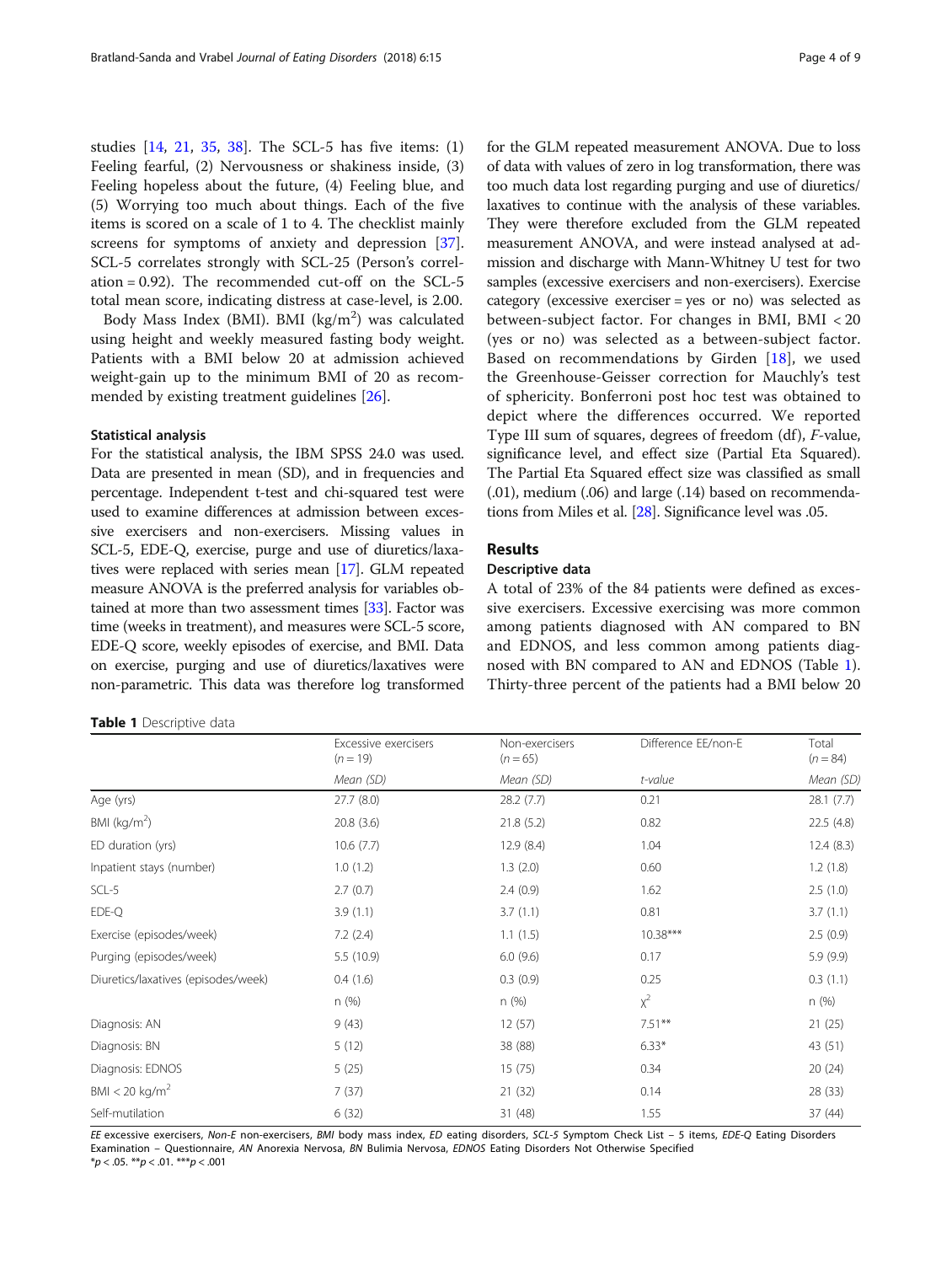at baseline and hence had weight gain as one of their treatment goals (Table [1](#page-3-0)).

### Week-to-week changes during treatment

During treatment, there was a reduction in EDE-Q, SCL-5, and exercise, whereas there was an overall increase in BMI (Table 2). These changes were significant for both excessive exercisers and non-exercisers. The lowest scores in SCL-5 and EDE-Q were observed in week 10 (Fig. [1](#page-5-0)). From week 10 vs. 11, there was a significant increase in SCL-5 ( $F = 6.06$ ,  $p = .02$ ) and in EDE-Q ( $F = 5.72$ ,  $p = .02$ ). The profile of change in exercise showed significant reduction in weekly exercise from week 2 vs. 3 ( $F = 9.65$ ,  $p = .003$ ) and an increase in weekly exercise from week 5 vs. 6  $(F = 4.09, p = .046,$ Fig. [1](#page-5-0)). The BMI among the patients with a BMI < 20 at admission increased by 20% during treatment (from 17.13–20.49 kg/m<sup>2</sup>,  $F = 5.75$ ,  $p = .001$ ,  $ES = .06$ ). Weekly information on episodes of purging and use of diuretics/ laxatives is shown in Fig. [1;](#page-5-0) the Mann Whitney U test for two samples showed no differences in these variables between the excessive exercisers and the non-exercisers during the treatment period.

No interaction effects found between week number and excessive exercise were detected for BMI, but there was an interaction effect between week number and BMI < 20 in the process of BMI change during treatment  $(F = 5.75, p = .001, ES = .07)$ . There was an overall interaction effect between week number and excessive exercise for EDE-Q and weekly episodes of exercise (Table 2). Although there was not an overall interaction effect between week number and excessive exercise for changes in SCL-5 score, post-hoc tests showed that there was a borderline significant interaction effect in week 9 vs. 10 ( $F = 3.80$ ),  $p = .055$ ,  $ES = .04$ ), and significant interaction effect in week 10 vs. 11 ( $F = 7.26$ ,  $p = .009$ ,  $ES = .08$ ) (Fig. [2a](#page-6-0)).

The same interaction effect pattern in week 10 vs. 11 was found for EDE-Q  $(F = 12.01, p < .001, ES = .13)$ (Fig. [2b\)](#page-6-0). The interaction effect of week number and excessive exercise on weekly exercise was found significant in week 1 vs. 2 ( $F = 5.85$ ,  $p = .018$ ,  $ES = .07$ ), 2 vs. 3  $(F = 9.00, p = .004, ES = .10)$ , and borderline significant in week 7 vs. 8 ( $F = 3.85$ ,  $p = .053$ ,  $ES = .05$ ) (Fig. [2c\)](#page-6-0).

# **Discussion**

The main finding of this observational study was the overall interaction effect between week number and excessive exercise for changes in EDE-Q during inpatient treatment. Furthermore, there was also an interaction effect between week number and excessive exercise for both EDE-Q and SCL-5 in week 10 vs. 11, which is the second last week before discharge. As Fig. [2a and b](#page-6-0) shows, the excessive exercisers showed an increase in both EDE-Q and SCL-5 from week 10 to 11. This pattern was not observed among the non-exercisers. Although differences between excessive exercisers and non-exercisers were in accordance with findings from previous studies  $[8, 32, 34]$  $[8, 32, 34]$  $[8, 32, 34]$  $[8, 32, 34]$  $[8, 32, 34]$  $[8, 32, 34]$ , this is the first study that reports the process of change in detail to our knowledge. Since change in BMI was similar between the excessive exercisers and the non-exercisers, the most plausible explanation for the pattern observed among the excessive exercisers is the use of exercise for regulation of negative affect. Due to the suppressing function of exercise on e.g. anxiety, exercise withdrawal can possibly result in increased levels of anxiety [[27](#page-8-0)]. It could be that the excessive exercisers have successfully postponed or abstained from exercise in the major part of the inpatient stay. However, the experience of negative emotion inevitably increased at the end of the treatment. In addition, the end of an inpatient stay is always challenging for patients since they are about to discharge from

|                                       | Type III of sum squares | df   | Mean squares | F-value | $p$ -value  | Partial eta squared |  |  |  |
|---------------------------------------|-------------------------|------|--------------|---------|-------------|---------------------|--|--|--|
| A. Week                               |                         |      |              |         |             |                     |  |  |  |
| SCL-5                                 | 22.83                   | 6.7  | 3.40         | 3.97    | $< 0.01***$ | .05                 |  |  |  |
| EDE-Q                                 | 54.58                   | 5.94 | 9.18         | 10.56   | $< 0.01***$ | .11                 |  |  |  |
| Exercise (episodes/week) <sup>a</sup> | 1.68                    | 6.95 | 0.24         | 3.61    | $.002**$    | .21                 |  |  |  |
| BMI ( $kg/m2$ )                       | 160.61                  | 2.54 | 63.37        | 3.84    | $.02*$      | .05                 |  |  |  |
| B) Week*Excessive_exercise            |                         |      |              |         |             |                     |  |  |  |
| SCL-5                                 | 8.45                    | 6.73 | 1.25         | 1.47    | .18         | .02                 |  |  |  |
| EDE-Q                                 | 12.43                   | 5.94 | 2.09         | 2.40    | $.03*$      | .03                 |  |  |  |
| Exercise (episodes/week) <sup>a</sup> | 1.11                    | 6.95 | 0.16         | 2.39    | .027        | .15                 |  |  |  |
| BMI ( $kg/m2$ )                       | 43.95                   | 2.54 | 17.34        | 1.05    | .364        | .01                 |  |  |  |

Table 2 Changes during inpatient treatment of longstanding eating disorders. A) Effect of time, B) interaction effect of time and excessive exercise

SCL-5 Symptom Check List - 5 item, EDE-Q Eating Disorders Examination Questionnaire, Df degree of freedom

log transformed data

 $*p < .05.$  \*\* $p < .01.$  \*\*\* $p < .001$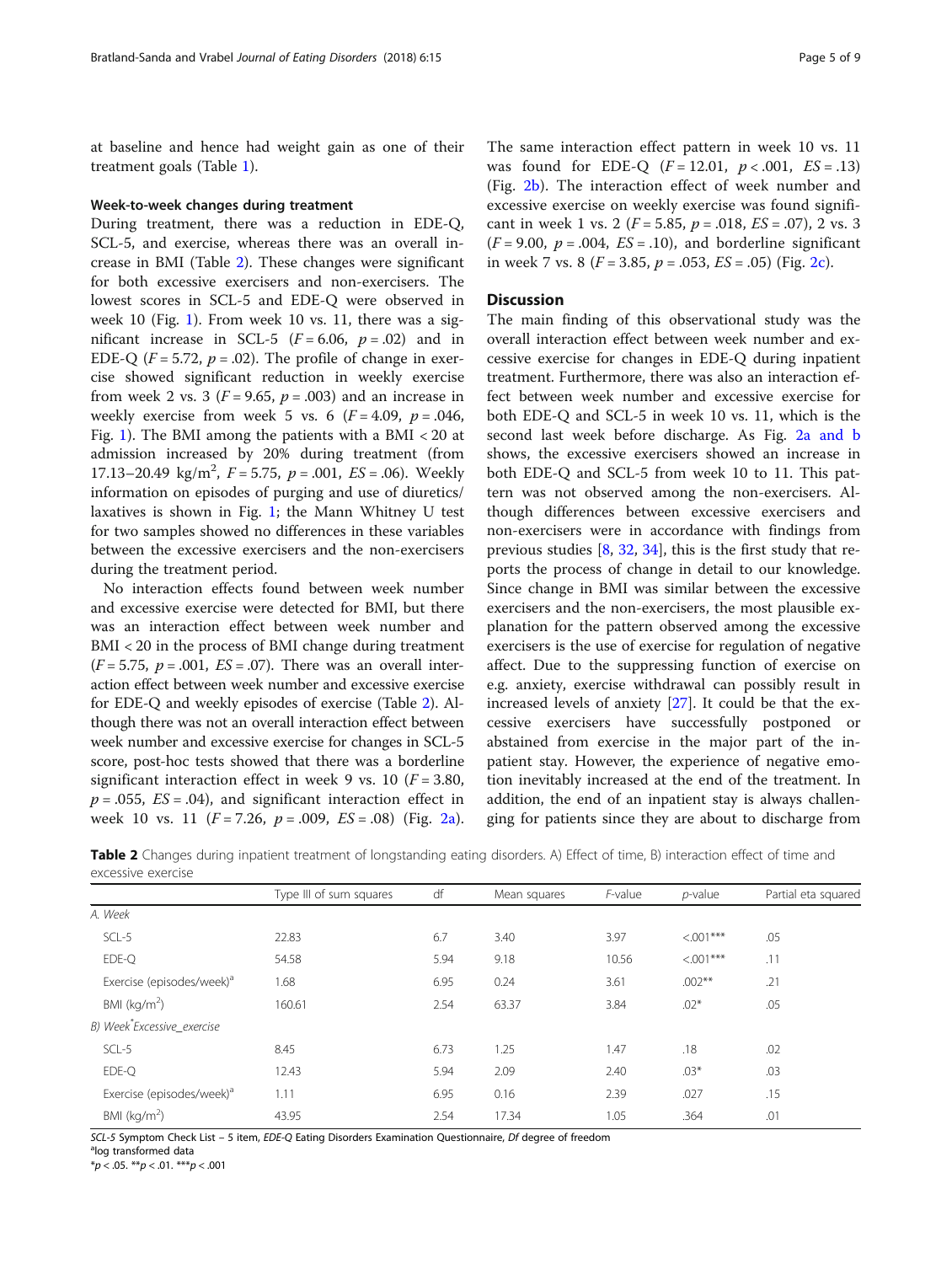<span id="page-5-0"></span>

a treatment context in which they have made important changes. The uncertainty of a new life after discharge can increase both ED and general psychopathology for patients, especially if the treatment context is not especially focused on addressing this challenge. It could be that excessive exercise is easily overlooked in a treatment context since this is often considered as compensatory behaviour, and that the complexity of the exercise with regards to compulsivity is ignored. It is easier to focus on e.g. purging and the misuse of laxatives as compensating behaviour since this is typically considered as abnormal behaviour. Management of exercise in patients may have been 'bundled' together with attempts to treat other forms of purging and compensation (C. G. [[16\]](#page-8-0)). Studies have shown that the classification of exercise as a purely compensatory role is inadequate, as the nature of both excessive and compulsive exercise is more complex. There is reliable evidence that the amount and intensity of exercise undertaken is not significantly associated with drive for thinness, which would be the case if exercise were solely a compensatory behaviour [\[2](#page-7-0), [5,](#page-7-0) [7](#page-7-0), [29](#page-8-0)].

The changes in ED psychopathology is comparable to previous studies [[8,](#page-7-0) [30](#page-8-0)]. It is interesting that the patients with BMI below 20 managed to increase BMI to the extent that was observed. Previous studies show that weight gain above 17.5 during treatment is difficult [\[20](#page-8-0)],

### Strengths and limitations of the study

ED psychopathology, general psychopathology, and episodes of exercise were assessed weekly, and adequate methods were utilized to monitor the process thoroughly. Findings from such studies directly inform therapists on variables relevant at the level where clinical decisions are met. However, we have to bear in mind that this is purely a descriptive, observational study. We therefore cannot make assumptions about causality. The process was studied on a weekly basis, and more or less frequent assessments could be associated with different results. In addition, the measurement of exercise is purely self-fulfilling and not objectively measured. This could affect the result in a way that the patients under-report, e.g. frequency of excessive exercise [\[7\]](#page-7-0). The EDE-Q exercise question used to assess excessive exercise correlates well with measures of compulsive exercise. However, it does not capture the complexity of exercise cognitions. Future process studies need to examine both the excessive and compulsive nature of exercise in ED. The patients studied exhibited high symptom severity; they are a selected group, given the admission criteria for treatment at this specialized unit. Such severity and selection might affect the external validity of the findings. However, it might be that the level of symptomatology amplifies core traits present in ED, making the sample especially interesting to study. Nevertheless, the sample is representative of a group of patients that frequently do not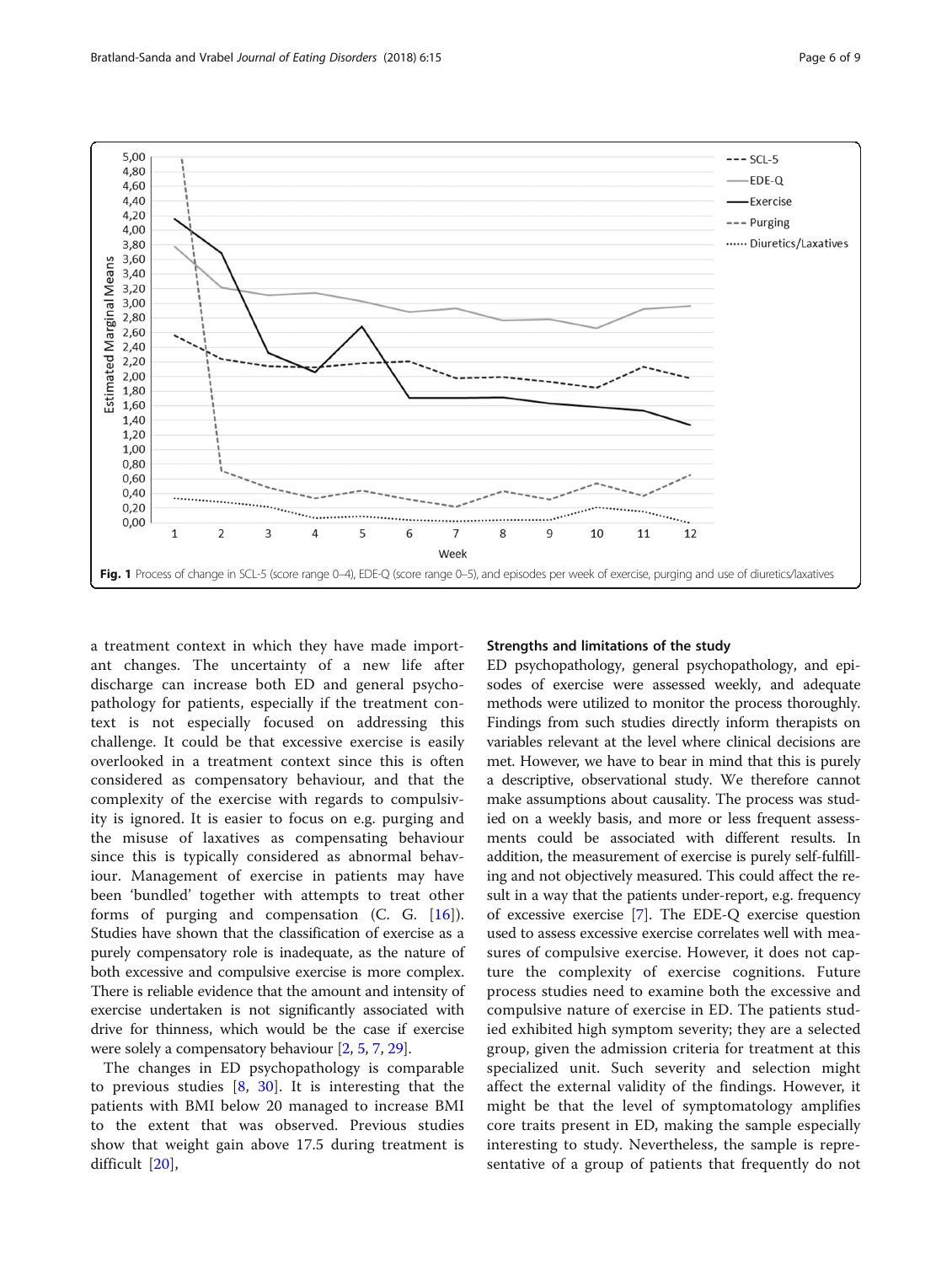<span id="page-6-0"></span>

benefit from treatment. This is evident by how frequently patients reported to have been in therapy prior to inclusion in the current treatment. Furthermore, all diagnostic categories were represented, reflecting the diagnostic distribution commonly seen in clinical practice.

Previous studies have shown that excessive exercisers across diagnoses require a longer length of hospitalisation than non-exercisers [[34](#page-8-0)]. In addition, excessive exercise is predictive of earlier relapse time and poor long-term outcome at follow-up [[10,](#page-7-0) [36](#page-8-0)]. Our study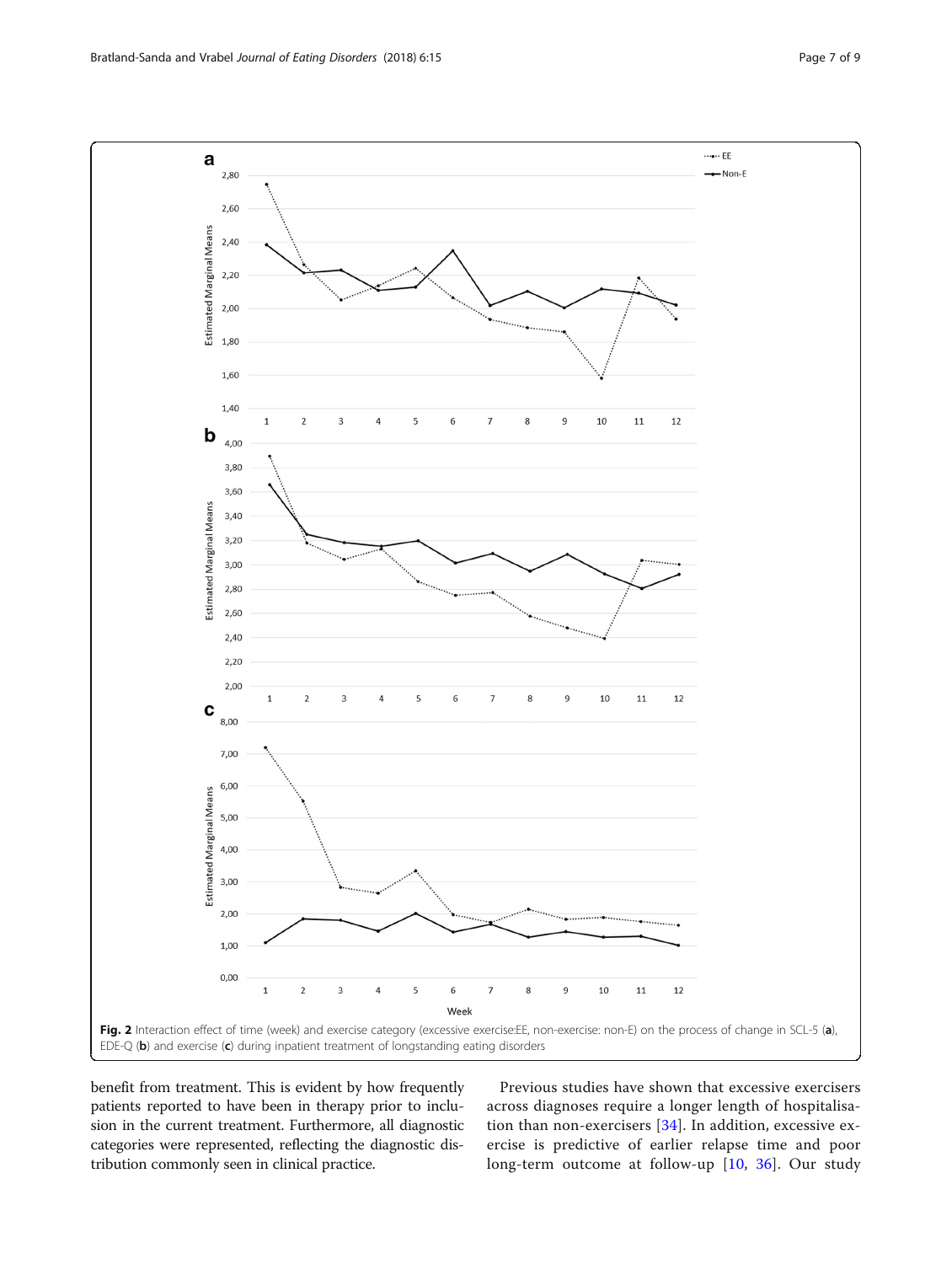<span id="page-7-0"></span>can explain some of these previous findings. Patients with excessive exercise as a problem are discharged the moment they are highly activated by both ED and general psychopathology due to the fact that they are obviously vulnerable for relapse and poorer long-term follow-up. The difference we display between excessive exercisers and non-exercisers in this study can be an argument for a varied duration of inpatient stay.

# Implications

As elaborated above, our study invites an increased focus on excessive exercise during inpatient treatment. We argue that special attention to exercise towards the end of an inpatient stay seems important, as it seems that both ED and general psychopathology increase in the end for patients practicing excessive exercise. Experimental studies that integrate such attention with existing therapy must be developed; these studies should include a follow-up after treatment discharge. Moreover, future studies should investigate the interaction between excessive exercise and treatment outcome across therapies, therapy contexts, as well as type and severity of disorders.

# Conclusion

The process of change in exercise and psychopathology during inpatient treatment of longstanding eating disorders interacts with time and excessive exercising. Although excessive exercisers were given special attention for their exercise cognition and behaviour during treatment, it seems that this part of treatment must be further developed.

### Abbreviations

AN: Anorexia nervosa; BMI: Body mass index; BN: Bulimia Nervosa; DSM-IV: Diagnostic and statistical manual 4th Ed.; ED: Eating disorder; EDEq: Eating disorder examination questionnaire; EDNOS: Eating disorder not otherwise specified; SCL-5: Symptom Checklist-5

#### Acknowledgements

The authors are grateful for the English proofreading performed by Olivia Cook.

### Availability of data and materials

The datasets generated and/or analysed during the current study are not publicly available due to Norwegian laws and regulations, but are available from the corresponding author on reasonable request.

# Authors' contributions

SBS made substantial contributions to the conception and design, the analysis and interpretation of data, and drafting and revising of the manuscript. KAV made substantial contributions to the conception and design, the data collection, analysis and interpretation of data, and drafting and revising of the manuscript. Both authors have approved the final version of the manuscript, and agreed to be accountable for all aspects of the work in ensuring that questions related to the accuracy or integrity of any part of the work are appropriately investigated and resolved.

### Ethics approval and consent to participate

This study was approved by Regional Committee for Medical and Health Research Ethics in Southern Norway (approval no. 2012/1186b). All participants gave their written consent to participation.

#### Competing interests

The authors declare that they have no competing interests.

# Publisher's Note

Springer Nature remains neutral with regard to jurisdictional claims in published maps and institutional affiliations.

### Author details

<sup>1</sup>Department of Sports, Physical Education and Outdoor Studies, University of Southeast Norway, Bø in Telemark, Norway. <sup>2</sup>Research Institute and Department of Eating Disorders, Modum Bad Psychiatric Center, Vikersund, Norway.

# Received: 30 December 2017 Accepted: 1 June 2018 Published online: 01 July 2018

#### References

- Adams J, Kirkby R. Exercise dependence and overtraining: the physiological and psychological consequences of excessive exercise. Sports Med Train Rehab. 2001;10:199–222.
- 2. Adkins EC, Keel PK. Does "excessive" or "compulsive" best describe exercise as a symptom of bulimia nervosa? Int J Eat Disord. 2005;38(1):24–9.
- 3. Berg KC, Peterson CB, Frazier P, Crow SJ. Psychometric evaluation of the eating disorder examination and eating disorder examination-questionnaire: a systematic review of the literature. Int J Eat Disord. 2012;45(3):428–38. [https://doi.org/10.1002/eat.20931.](https://doi.org/10.1002/eat.20931)
- 4. Berkman ND, Lohr KN, Bulik CM. Outcomes of eating disorders: a systematic review of the literature. Int J Eat Disord. 2007;40(4):293–309. [https://doi.org/](https://doi.org/10.1002/eat.20369) [10.1002/eat.20369.](https://doi.org/10.1002/eat.20369)
- 5. Boyd C, Abraham S, Luscombe G. Exercise behaviours and feelings in eating disorder and non-eating disorder groups. Eur Eat Disord Rev. 2007;15(2): 112–8.
- 6. Bratland-Sanda S, Martinsen EW, Rosenvinge JH, Ro O, Hoffart A, Sundgot-Borgen J. Exercise dependence score in patients with longstanding eating disorders and controls: the importance of affect regulation and physical activity intensity. Eur Eat Disord Rev. 2011;19(3): 249–55. <https://doi.org/10.1002/erv.971>.
- 7. Bratland-Sanda S, Sundgot-Borgen J, Ro O, Rosenvinge JH, Hoffart A, Martinsen EW. "I'm not physically active - I only go for walks": physical activity in patients with longstanding eating disorders. Int J Eat Disord. 2010a;43(1):88–92.
- 8. Bratland-Sanda S, Sundgot-Borgen J, Ro O, Rosenvinge JH, Hoffart A, Martinsen EW. Physical activity and exercise dependence during inpatient treatment of longstanding eating disorders: an exploratory study of excessive and non-excessive exercisers. Int J Eat Disord. 2010b;43(3):266–73.
- 9. Calogero RM, Pedrotty KN. The practice and process of healthy exercise: an investigation of the treatment of exercise abuse in women with eating disorders. Eat Disord. 2004;12(4):273–91.
- 10. Carter JC, Blackmore E, Sutandar-Pinnock K, Woodside DB. Relapse in anorexia nervosa: a survival analysis. Psychol Med. 2004;34(4):671–9.
- 11. DalleGrave R, Calugi S, Marchesini G. Compulsive exercise to control shape or weight in eating disorders: prevalence, associated features, and treatment outcome. Compr Psychiatry. 2008;49(4):346–52.
- 12. Davis C, Katzman D. K, Kaptein S, Kirsh C, Brewer H, Kalmbach K, Kaplan AS. The prevalence of high-level exercise in the eating disorders: etiological implications. Compr Psychiatry, 1997;38(6), 321–326.
- 13. Davis C, Kennedy SH, Ravelski E, Dionne M. The role of physical activity in the development and maintenance of eating disorders. Psychol Med. 1994; 24(4):957–67.
- 14. Eriksen W, Tambs K, Knardahl S. Work factors and psychological distress in nurses' aides: a prospective cohort study. BMC Public Health. 2006;6:290. <https://doi.org/10.1186/1471-2458-6-290>.
- 15. Fairburn CG. Cognitive behavior therapy and eating disorders. New York: Guilford Press; 2008.